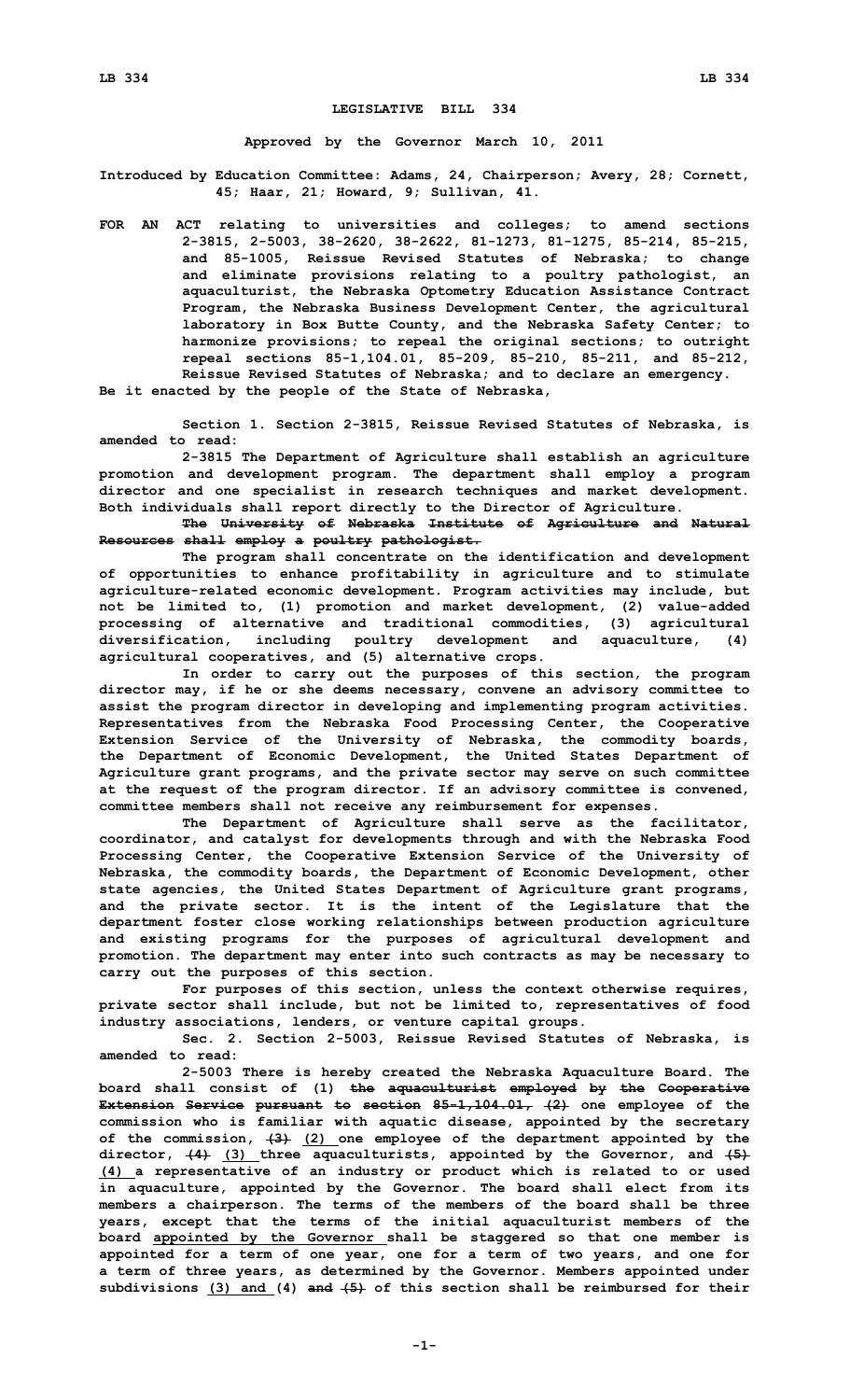**actual and necessary expenses as provided in sections 81-1174 to 81-1177.**

**Sec. 3. Section 38-2620, Reissue Revised Statutes of Nebraska, is amended to read:**

**38-2620 There is hereby established the Nebraska Optometry Education Assistance Contract Program for the purpose of providing opportunities for citizens of this state desiring to pursue study in the field of optometry at accredited schools and colleges outside the state. Eligibility for the program shall be limited as provided in sections 38-2622 and 38-2623.**

**Sec. 4. Section 38-2622, Reissue Revised Statutes of Nebraska, is amended to read:**

**38-2622 The total number of students receiving annual Annual financial payments made under sections 38-2620 to 38-2623 shall not exceed sixty students during any school year. No more than fifteen of these students shall be students enrolling in <sup>a</sup> college of optometry for their first year of instruction. be limited to students who participated in the program in the academic year 2010-11 and shall continue for the remaining academic year or years that any such student is enrolled in an accredited school or college of optometry subject to the limitation provided in section 38-2623.**

**Sec. 5. Section 81-1273, Reissue Revised Statutes of Nebraska, is amended to read:**

**81-1273 The Legislature finds and declares:**

**(1) That the availability of business development services at various geographic locations throughout the state would result in the retention, expansion, and diversification of existing businesses and the creation of new businesses;**

**(2) That the Board of Regents of the University of Nebraska may authorize the Nebraska Business Development Center, as <sup>a</sup> department of the University of Nebraska at Omaha. The Nebraska Business Development Center, if authorized under this section, may , shall provide business development services through <sup>a</sup> network of small business development centers at: (a) Chadron State College, Peru State College, and Wayne State College, if authorized by the Board of Trustees of the Nebraska State Colleges; and (b) the University of Nebraska at Kearney, the University of Nebraska-Lincoln, and the University of Nebraska at Omaha, and Wayne State College; if authorized by the Board of Regents of the University of Nebraska;**

**(3) That business development services may be augmented through specialized research and technical assistance services; and**

**(4) That the Existing Business Assistance Division of the Department of Economic Development shall coordinate, administer, and support the delivery of such services.**

**Sec. 6. Section 81-1275, Reissue Revised Statutes of Nebraska, is amended to read:**

**81-1275 The If the Nebraska Business Development Center is authorized by the Board of Regents of the University of Nebraska pursuant to section 81-1273, the Existing Business Assistance Division shall contract with the Nebraska Business Development Center to administer, manage, and deliver regional small business services, and the Nebraska Business Development Center shall:**

**(1) Provide such services as close as possible to small businesses through <sup>a</sup> network of small business development centers located in Omaha, Lincoln, Kearney, Wayne, North Platte, Scottsbluff or Gering, Chadron, Peru, and such other communities as the Existing Business Assistance Division shall determine based on the applications of communities desiring to be the location of <sup>a</sup> small business development center. Small business development centers in such communities shall not be required if the location within <sup>a</sup> community is on property under the control of the Board of Regents of the University of Nebraska or the Board of Trustees of the Nebraska State Colleges and the governing body with control of such property has not authorized such small business development center pursuant to section 81-1273. In determining the location of small business development centers, the division shall consider several factors, including, but not limited to: (a) Preexisting small business development centers; (b) geographic accessibility; and (c) existing resources such as building space and office equipment or the willingness of <sup>a</sup> community to provide some or all of those resources. The division shall prescribe the form of the application for location of <sup>a</sup> small business development center and take all actions necessary in the processing of such applications;**

**(2) Integrate activities funded through the Business Development Partnership Act with those funded by the United States Small Business Administration or any other program supporting the Nebraska small business development centers;**

**(3) Furnish one-to-one individual counseling to small businesses;**

**(4) Assist in technology transfer, research, and coupling from**